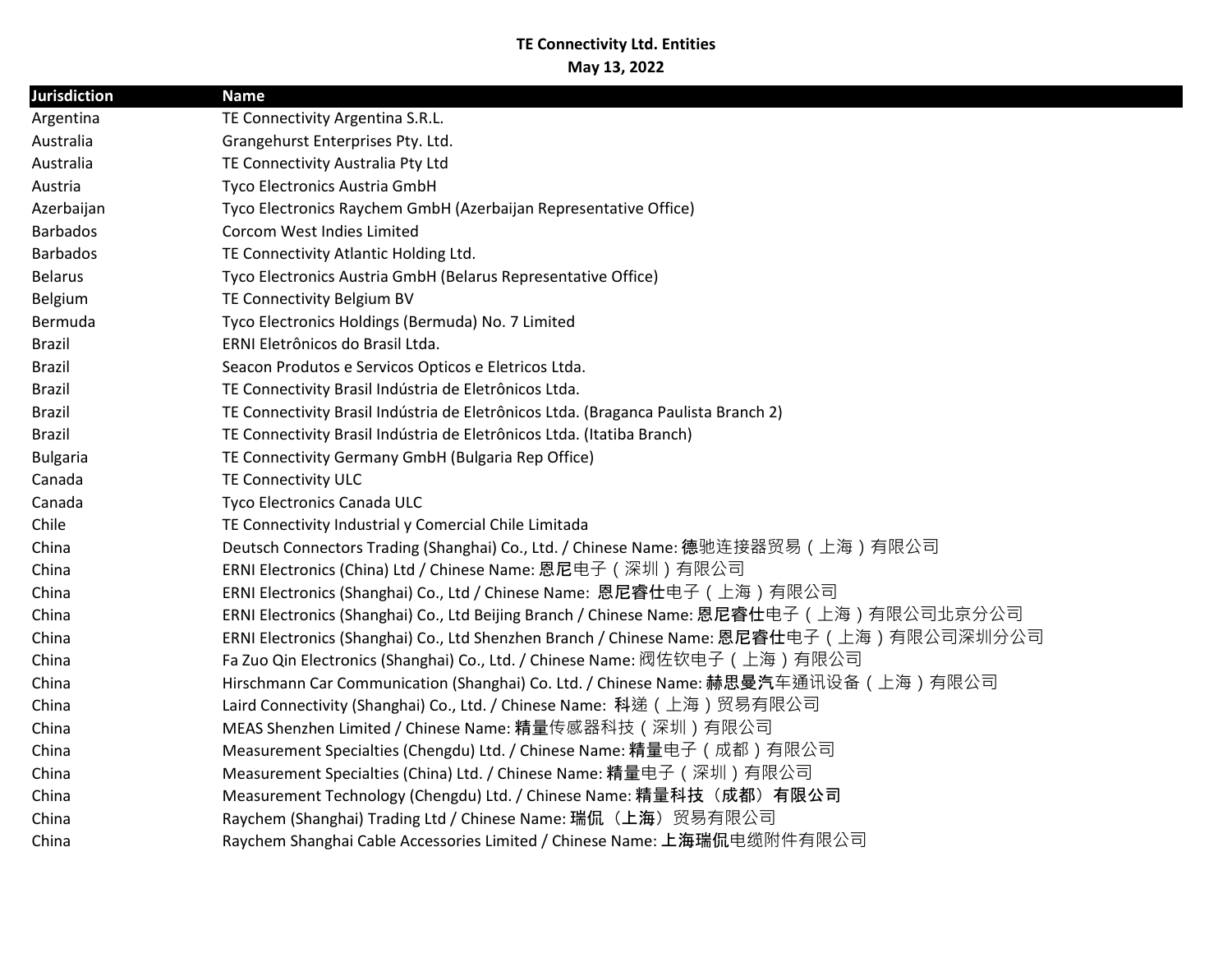| China          | Raychem Shanghai Cable Accessories Limited Songjiang Branch / Chinese Name: 上海瑞侃电缆附件有限公司松江分公司      |
|----------------|----------------------------------------------------------------------------------------------------|
| China          | Shanghai CII Electronics Co., Ltd / Chinese Name: 上海西艾爱电子有限公司                                      |
| China          | Sibas Electronics (Xiamen) Co., Ltd. / Chinese Name: 西霸士电子 (厦门) 有限公司                               |
| China          | TE Connectivity (Kunshan) Company Limited / Chinese Name: 泰科电子科技 (昆山) 有限公司                         |
| China          | TE Connectivity (Suzhou) Co., Ltd. / Chinese Name: 泰连电子 ( 苏州 ) 有限公司                                |
| China          | TE Connectivity (Weifang) Ltd. / Chinese Name: 泰科电子 ( 潍坊 ) 有限公司                                    |
| China          | TE Connectivity Connectors (Suzhou) Co., Ltd. / Chinese Name: 泰连连接器 ( 苏州 ) 有限公司                    |
| China          | TE Connectivity Connectors (Suzhou) Co., Ltd. Suxiang Branch / Chinese Name: 泰连连接器 (苏州) 有限公司苏相分公司  |
| China          | Tyco Electronics (Dongguan) Ltd / Chinese Name: 泰科电子 (东莞) 有限公司                                     |
| China          | Tyco Electronics (Kunshan) Ltd / Chinese Name: 泰科电子 ( 昆山 ) 有限公司                                    |
| China          | Tyco Electronics (Qingdao) Ltd. / Chinese Name: 泰科电子 ( 青岛 ) 有限公司                                   |
| China          | Tyco Electronics (Shanghai) Co., Ltd / Chinese Name: 泰科电子 ( 上海 ) 有限公司                              |
| China          | Tyco Electronics (Shanghai) Co., Ltd. (Beijing Branch) / Chinese Name: 泰科电子 (上海) 有限公司北京分公司         |
| China          | Tyco Electronics (Shanghai) Co., Ltd. (Guangzhou Branch) / Chinese Name: 泰科电子 (上海) 有限公司广州分公司       |
| China          | Tyco Electronics (Shanghai) Co., Ltd. (Shenzhen Branch) / Chinese Name: 泰科电子 (上海) 有限公司深圳分公司        |
| China          | Tyco Electronics (Shanghai) Co., Ltd. (Suzhou Branch) / Chinese Name: 泰科电子(上海)有限公司苏州分公司            |
| China          | Tyco Electronics (Shanghai) Co., Ltd. Weifang Branch / Chinese Name: 泰科电子 (上海) 有限公司潍坊分公司           |
| China          | Tyco Electronics (Shanghai) Co., Ltd. Wuhan Branch / Chinese Name: 泰科电子 (上海) 有限公司武汉分公司             |
| China          | Tyco Electronics (Shanghai) Co., Ltd. Xuhui Branch / Chinese Name: 泰科电子 (上海) 有限公司徐汇分公司             |
| China          | Tyco Electronics (Shenzhen) Co. Ltd. / Chinese Name: 泰科电子 ( 深圳 ) 有限公司                              |
| China          | Tyco Electronics (Suzhou) Ltd. / Chinese Name: 泰科电子 ( 苏州 ) 有限公司                                    |
| China          | Tyco Electronics (Zhuhai) Ltd / Chinese Name: 珠海泰科电子有限公司                                           |
| China          | Tyco Electronics AMP Guangdong Ltd / Chinese Name: 广东泰科电子有限公司                                      |
| China          | Tyco Electronics AMP Qingdao Ltd. / Chinese Name: 青岛安普泰科电子有限公司                                     |
| China          | Tyco Electronics AMP Qingdao Ltd, High-tech Zone Branch Chinese Name: 青岛安普泰科电子有限公司高新区分公司           |
| China          | Tyco Electronics Technology (SIP) Co., Ltd. Branch No. 1 / Chinese Name: 泰科电子科技 (苏州工业园区) 有限公司第一分公司 |
| China          | Tyco Electronics Technology (SIP) Ltd. / Chinese Name: <b>泰科</b> 电子科技(苏州工业园区)有限公司                  |
| Colombia       | TE Connectivity Colombia S.A.S.                                                                    |
| Costa Rica     | Creganna Medical, Sociedad de Responsabilidad Limitada                                             |
| Cyprus         | <b>Acalon Holdings Limited</b>                                                                     |
| Cyprus         | Raychem Technologies Limited                                                                       |
| Czech Republic | TE Connectivity Czech s.r.o.                                                                       |
| Czech Republic | TE Connectivity Trutnov s.r.o.                                                                     |
| Denmark        | TE Connectivity (Denmark) ApS                                                                      |
|                |                                                                                                    |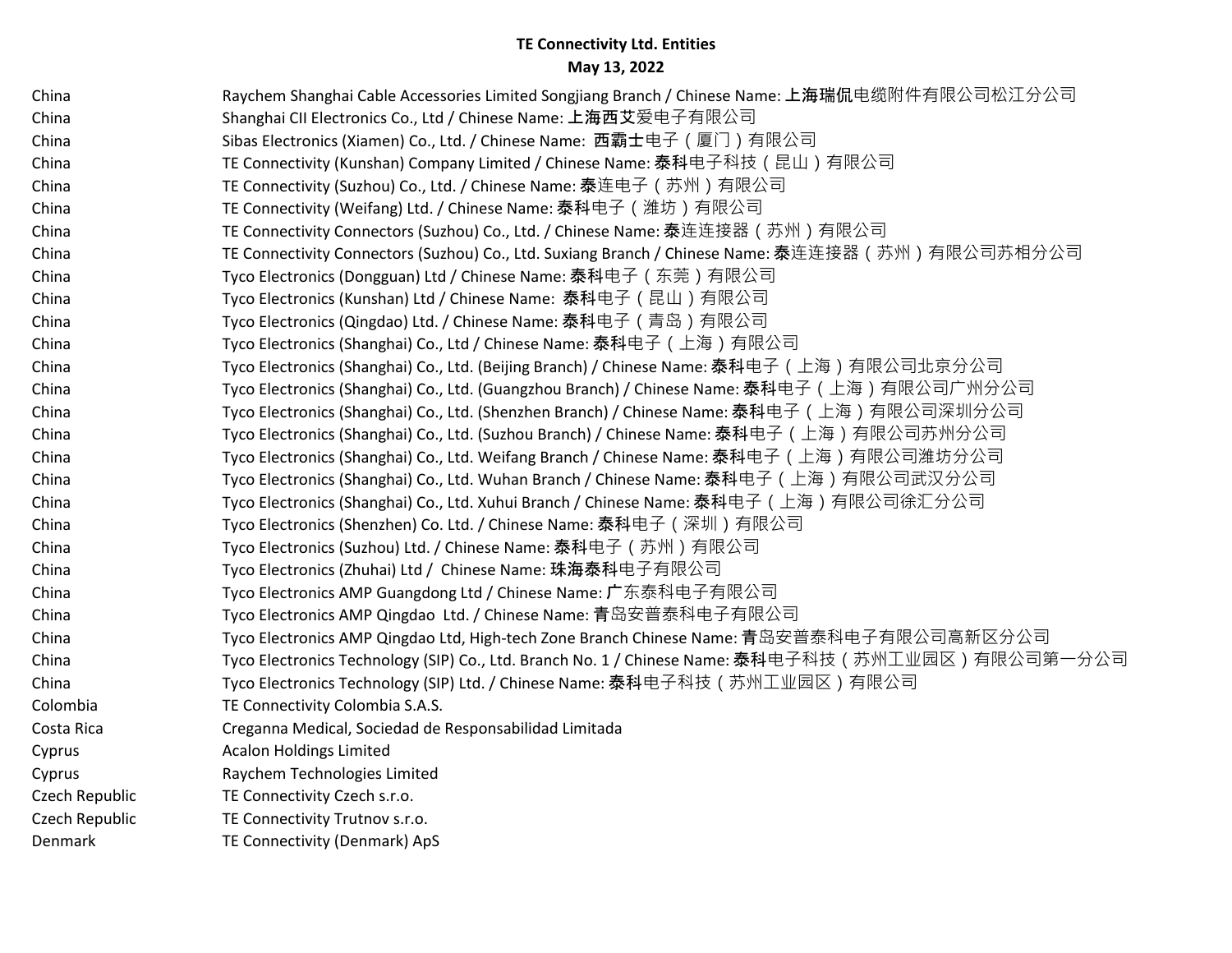| Dominican Republic | Raychem Dominicana S.A.                     |
|--------------------|---------------------------------------------|
| Finland            | <b>Tyco Electronics Finland Oy</b>          |
| France             | <b>Carrier Kheops BAC</b>                   |
| France             | Compagnie Deutsch Distribution              |
| France             | <b>Connecteurs Electriques Deutsch</b>      |
| France             | Deutsch                                     |
| France             | Deutsch Group                               |
| France             | Hirschmann Car Communication S.A.S.         |
| France             | Kemtron                                     |
| France             | <b>TE Connectivity Sensors France</b>       |
| France             | TE Connectivity Sensors France Holding      |
| France             | <b>Tyco Electronics France SAS</b>          |
| France             | Tyco Electronics Group S.A. (French Branch) |
| France             | <b>Tyco Electronics Holding France</b>      |
| France             | <b>Tyco Electronics Idento</b>              |
| France             | <b>TYCO ELECTRONICS-SIMEL</b>               |
| Germany            | <b>EEG Verwaltung GmbH</b>                  |
| Germany            | <b>EES Verwaltung GmbH</b>                  |
| Germany            | <b>EPG Verwaltung GmbH</b>                  |
| Germany            | <b>ERNI Deutschland GmbH</b>                |
| Germany            | <b>ERNI Electronics GmbH &amp; Co. KG</b>   |
| Germany            | ERNI Grundstücksverwaltungs GmbH            |
| Germany            | <b>ERNI Production GmbH &amp; Co. KG</b>    |
| Germany            | First Sensor AG                             |
| Germany            | First Sensor Lewicki GmbH                   |
| Germany            | First Sensor Mobility GmbH                  |
| Germany            | Hirschmann Car Communication GmbH           |
| Germany            | <b>MTConnectivity Connectors GmbH</b>       |
| Germany            | TE Connectivity EMEA Holding GmbH           |
| Germany            | TE Connectivity Germany GmbH                |
| Germany            | TE Connectivity Industrial GmbH             |
| Germany            | TE Connectivity KISSLING Products GmbH      |
| Germany            | TE Connectivity Sensors Germany GmbH        |
| Germany            | TE Connectivity Sensors Germany Holding AG  |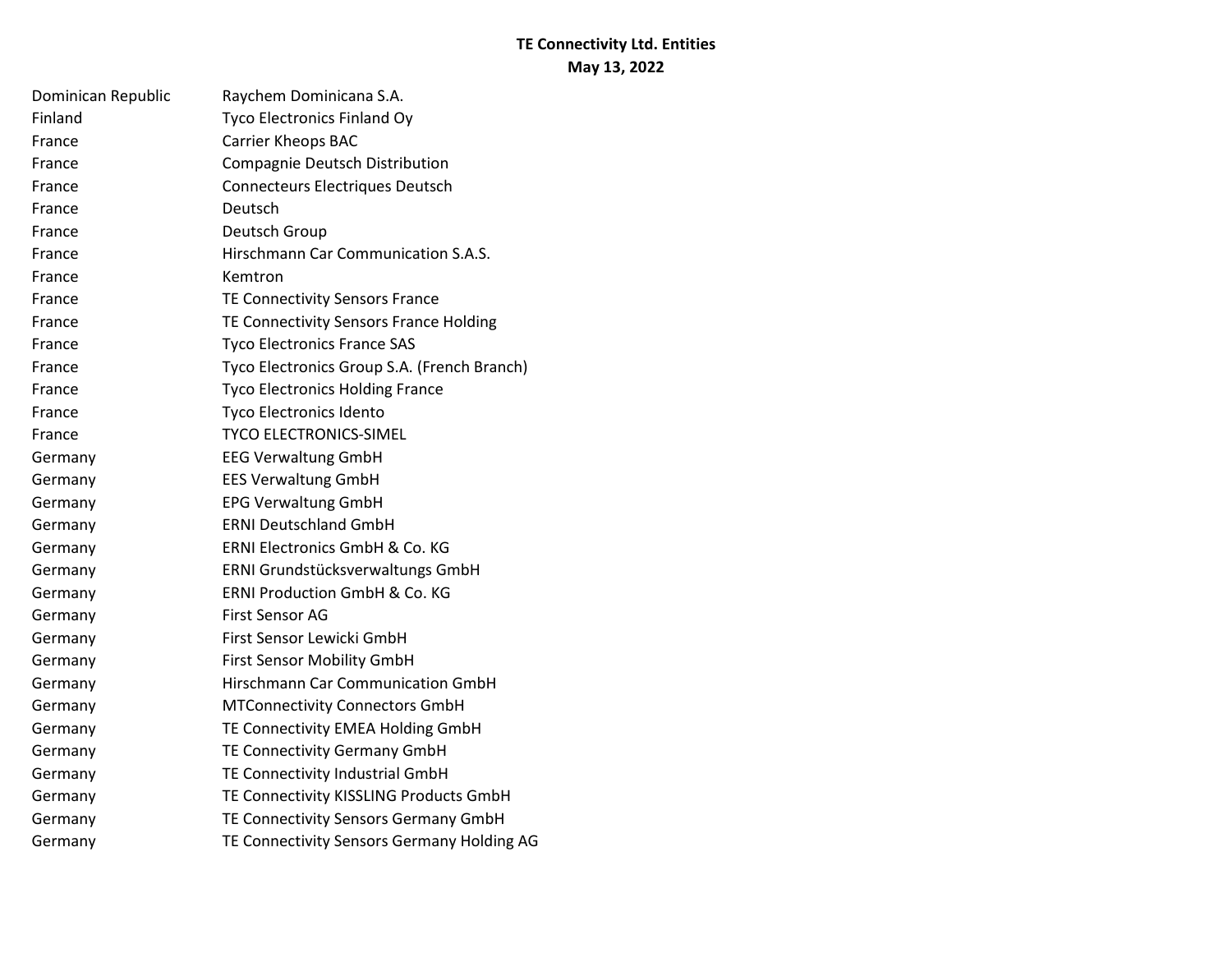| Germany   | Tyco Electronics EC Verwaltungsgesellschaft mbH                    |
|-----------|--------------------------------------------------------------------|
| Germany   | <b>Tyco Electronics Germany Holdings GmbH</b>                      |
| Germany   | Tyco Electronics Raychem GmbH                                      |
| Gibraltar | Tyco Electronics (Gibraltar) Limited                               |
| Greece    | <b>Tyco Electronics Hellas MEPE</b>                                |
| Guernsey  | Cregstar Bidco Limited                                             |
| Hong Kong | ALPHA TECHNICS ASIA LIMITED                                        |
| Hong Kong | <b>ERNI Electronics Limited</b>                                    |
| Hong Kong | F.A.I. Technology (Hong Kong) Limited / Chinese Name: 聯亞科技(香港)有限公司 |
| Hong Kong | MEAS Asia Limited 精量電子有限公司                                         |
| Hong Kong | Raychem China Limited                                              |
| Hong Kong | TE Connectivity HK Limited / Chinese Name: 泰連電子香港有限公司              |
| Hong Kong | Tyco Electronics H.K. Limited / Chinese Name: 泰科電子香港有限公司           |
| Hong Kong | Tyco Electronics Hong Kong Holdings No. 2 Limited                  |
| Hong Kong | Tyco Electronics Hong Kong Holdings No. 3 Limited                  |
| Hungary   | Hirschmann Car Communication Kft.                                  |
| Hungary   | Tyco Electronics Hungary Termelő Kft                               |
| India     | CII Guardian International Limited                                 |
| India     | Deutsch India Power Connectors Private Limited                     |
| India     | DRI India Relays Private Limited                                   |
| India     | ERNI Asia Holding Pte. Ltd. (India Liaison Office)                 |
| India     | <b>RAYCHEM-RPG Private Limited</b>                                 |
| India     | TE Connectivity India Private Limited                              |
| India     | TE Connectivity Services India Private Limited                     |
| Indonesia | PT KRONE Indonesia - ENTITY IS DORMANT                             |
| Indonesia | PT. Tyco Electronics Indonesia                                     |
| Ireland   | Creganna Finance Ireland Limited                                   |
| Ireland   | Creganna Medical Ireland Limited                                   |
| Ireland   | Creganna Unlimited Company                                         |
| Ireland   | MEAS Ireland (Betatherm) Limited                                   |
| Ireland   | TE Connectivity Ireland Limited                                    |
| Ireland   | Tyco Electronics Group S.A. (Branch Office)                        |
| Israel    | TE Connectivity Israel Ltd.                                        |
| Italy     | TE Connectivity Italia Distribution S.r.l.                         |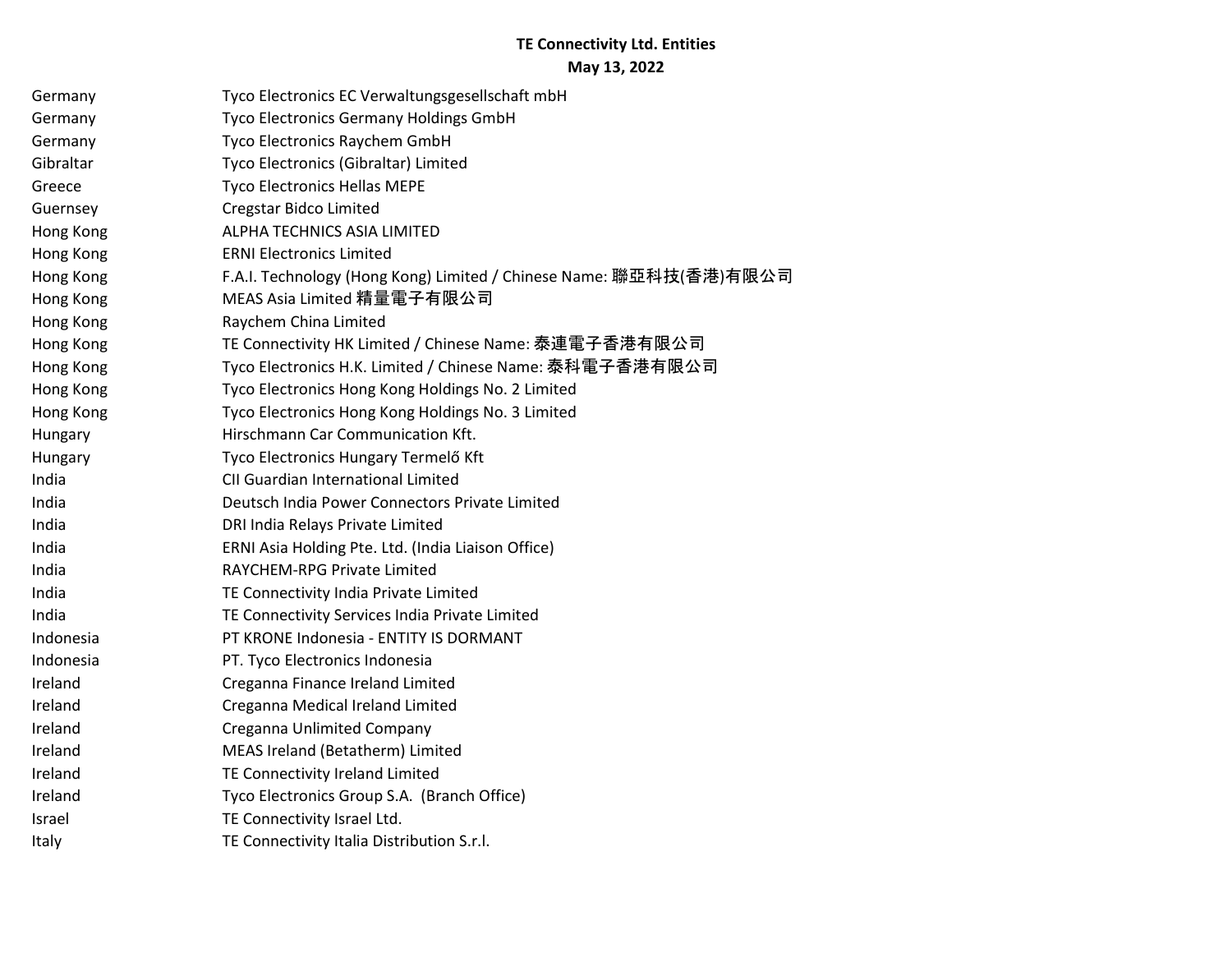| Italy                   | TE Connectivity Italia S.r.l.                                                   |
|-------------------------|---------------------------------------------------------------------------------|
| Japan                   | <b>ERNI Electronics K.K.</b>                                                    |
| Japan                   | Nikkiso-Therm Co., Ltd.                                                         |
| Japan                   | Tyco Electronics Japan G.K. / Japanese Name: Tyco Electronics Japan Godo Kaisha |
| Jordan                  | Tyco Electronics UK Limited (Jordan Representative Office)                      |
| Kazakhstan              | Tyco Electronics Raychem GmbH (Kazakhstan Representative Office)                |
| Kenya                   | Tyco Electronics UK Ltd. (Kenya Branch)                                         |
| Korea (the Republic of) | Advanced Tube Technologies, Ltd.                                                |
| Korea (the Republic of) | ERNI Electronics Korea LLC / Korean Name: Yuhan Chaekim Hoesa ERNI Jeonja Korea |
| Korea (the Republic of) | Tyco Electronics AMP Korea Co., Ltd.                                            |
| Korea (the Republic of) | Tyco Electronics Raychem Korea Limited                                          |
| Lithuania               | TE Connectivity Germany GmbH (Lithuania Rep Office)                             |
| Luxembourg              | TE Connectivity (US) Holding I S.à r.l.                                         |
| Luxembourg              | TE Connectivity (US) Holding II S.à r.l.                                        |
| Luxembourg              | TE Connectivity Holding International I S.à r.l.                                |
| Luxembourg              | TE Connectivity Holding International II S.à r.l.                               |
| Luxembourg              | TE Connectivity Investments Holding S.à r.l.                                    |
| Luxembourg              | TE Connectivity LATAM Holding S.à r.l.                                          |
| Luxembourg              | TE Connectivity MOG Europe S.a r.l.                                             |
| Luxembourg              | TE Connectivity MOG Holding S.a r.l.                                            |
| Luxembourg              | Tyco Electronics Group S.A.                                                     |
| Malaysia                | LAIRD TECHNOLOGIES (M) SDN. BHD.                                                |
| Malaysia                | Tyco Electronics (Malaysia) Sdn. Bhd.                                           |
| Mexico                  | AMP Amermex, S.A. de C.V.                                                       |
| Mexico                  | Cima de Acuna S.A. de C.V.                                                      |
| Mexico                  | Corcom, S.A. de C.V.                                                            |
| Mexico                  | Hirschmann Car Communication, S. de R.L. de C.V.                                |
| Mexico                  | Kemex Holding Company, S.A. de C.V.                                             |
| Mexico                  | Potter & Brumfield de Mexico, S.A. de C.V.                                      |
| Mexico                  | Seacon Global Production, S. de R.L. de C.V.                                    |
| Mexico                  | TE Sensores, S. de R.L. de C.V.                                                 |
| Mexico                  | Termistores de Tecate, S.A. de C.V.                                             |
| Mexico                  | Tyco Electronics Mexico, S. de R.L. de C.V.                                     |
| Mexico                  | Tyco Electronics Tecnologias S. de R.L. de C.V.                                 |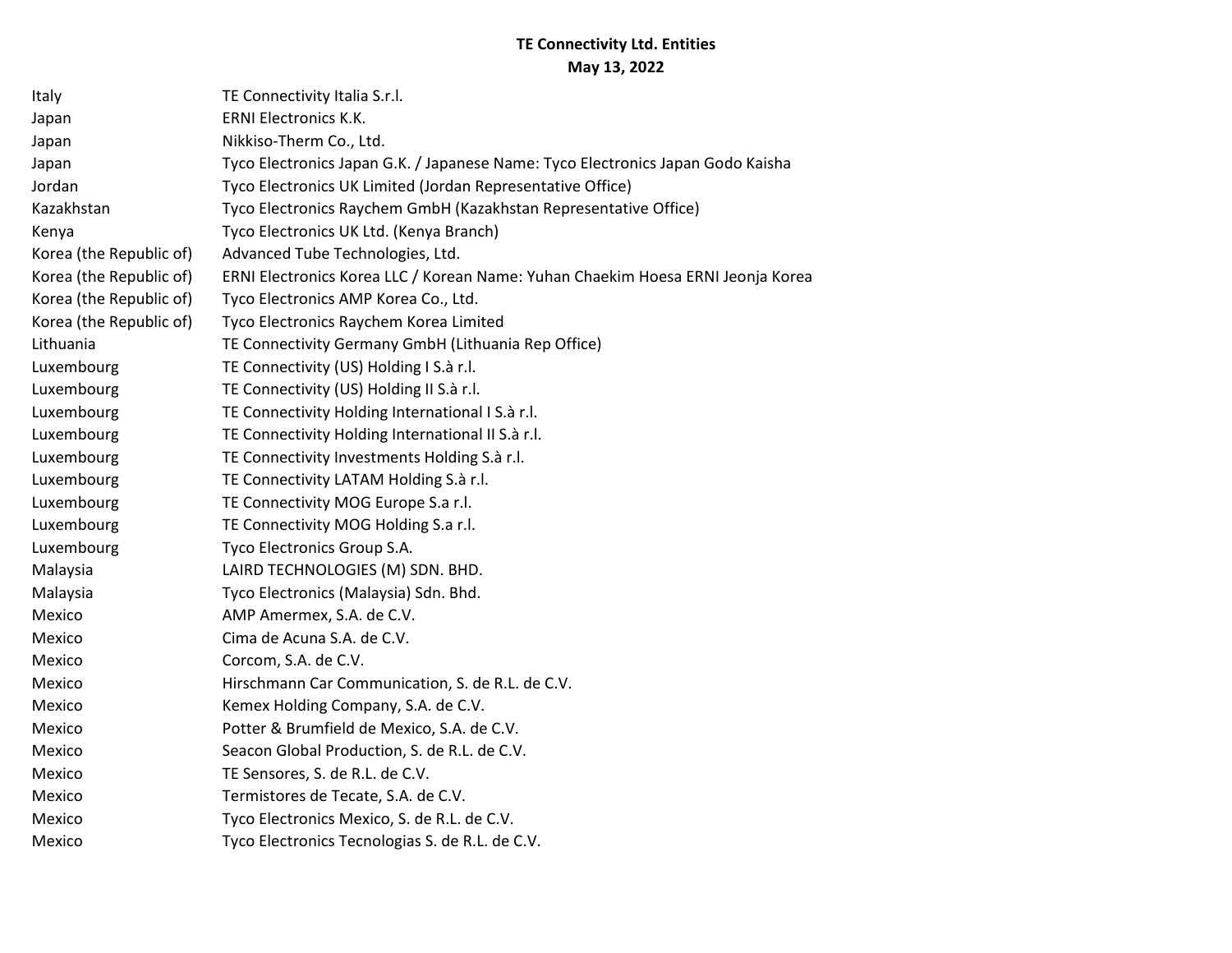| Mexico                    | Tyco Submarine Systems, S.A. de C.V. (EN LIQUIDACIÓN)                    |
|---------------------------|--------------------------------------------------------------------------|
| Morocco                   | <b>TE Connectivity Morocco SARL</b>                                      |
| Netherlands               | TE Connectivity Nederland B.V.                                           |
| New Zealand               | Tyco Electronics NZ Limited                                              |
| Nigeria                   | TE Connectivity Technology Solutions Limited                             |
| Norway                    | <b>Precision Subsea AS</b>                                               |
| Norway                    | TE Connectivity Norge AS                                                 |
| Pakistan                  | Tyco Electronics Raychem GMBH (Pakistan Branch)                          |
| Paraguay                  | TE Connectivity Paraguay S.R.L.                                          |
| Paraguay                  | TE Connectivity Paraguay S.R.L. (Branch Registration in Ciudad Del Este) |
| Peru                      | TE Connectivity Peru S.A.C.                                              |
| Philippines               | TE Connectivity Manufacturing Philippines Inc.                           |
| Philippines               | Tyco Electronics Philippines, Inc.                                       |
| Poland                    | TE Connectivity Industrial Poland sp. z o.o.                             |
| Poland                    | TE Connectivity Poland Services sp. z o.o.                               |
| Poland                    | Tyco Electronics Polska Sp. z o.o. Oddzial w Szczecinie                  |
| Poland                    | TYCO Electronics Polska Sp.z.o.o.                                        |
| Portugal                  | Tyco Electronics Componentes Electromecanicos Lda.                       |
| Romania                   | TE Connectivity Sensor Solutions S.R.L.                                  |
| <b>Russian Federation</b> | Tyco Electronics RUS Limited Liability Company                           |
| Saudi Arabia              | Tyco Electronics Saudi Arabia Limited                                    |
| Singapore                 | ERNI ASIA HOLDING PTE LTD                                                |
| Singapore                 | Tyco Electronics Singapore Pte Ltd                                       |
| Slovakia                  | Kissling Invest Slovensko s.r.o. "in liquidation"                        |
| Slovakia                  | TE Connectivity Slovakia s.r.o.                                          |
| South Africa              | TE Connectivity South Africa Proprietary Limited                         |
| Spain                     | microLIQUID, S.L.                                                        |
| Spain                     | TE Connectivity Spain S.L.U.                                             |
| Spain                     | Tyco Iberia, S.L.                                                        |
| Spain                     | Tyco Networks Iberica, S.L.                                              |
| Sweden                    | First Sensor Scandinavia AB                                              |
| Sweden                    | TE Connectivity Svenska AB                                               |
| Switzerland               | <b>ERNI Electronics AG</b>                                               |
| Switzerland               | <b>ERNI Finance AG</b>                                                   |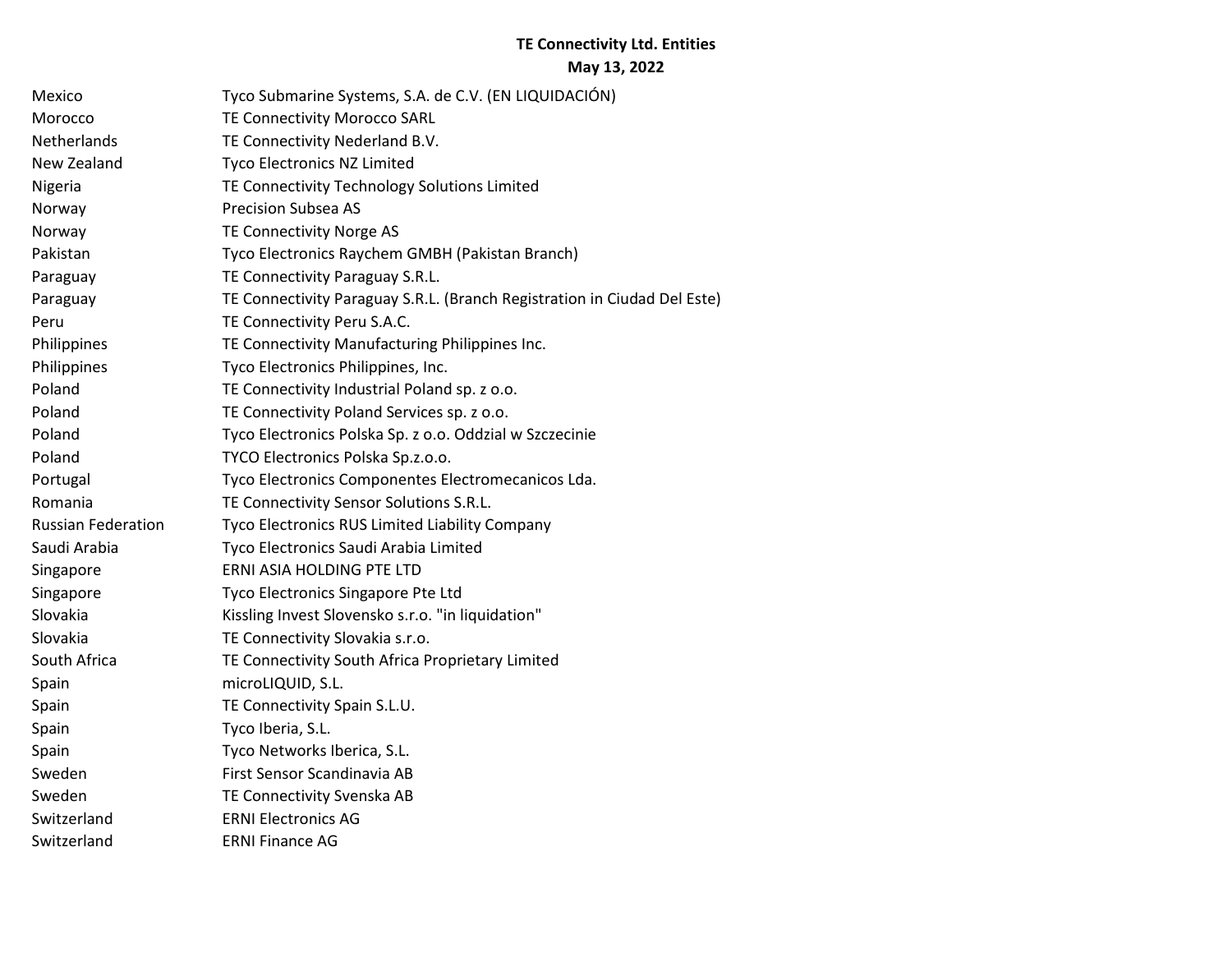| Switzerland                 | <b>ERNI Group AG</b>                                                                              |
|-----------------------------|---------------------------------------------------------------------------------------------------|
| Switzerland                 | <b>ERNI International AG</b>                                                                      |
| Switzerland                 | Jaquet Technology Group AG                                                                        |
| Switzerland                 | TE Connectivity Atlantic Switzerland GmbH                                                         |
| Switzerland                 | TE Connectivity Finance Alpha II GmbH                                                             |
| Switzerland                 | TE Connectivity Holding GmbH                                                                      |
| Switzerland                 | TE Connectivity Holding International II S.a r.l., Luxembourg (LU), Schaffhausen branch           |
| Switzerland                 | TE Connectivity Holding International II S.a r.l., Luxembourg (LU), Schaffhausen E-Finance branch |
| Switzerland                 | TE Connectivity Ltd.                                                                              |
| Switzerland                 | TE Connectivity MOG Sales GmbH                                                                    |
| Switzerland                 | TE Connectivity Solutions GmbH                                                                    |
| Switzerland                 | Tyco Electronics (Schweiz) Holding II GmbH                                                        |
| Switzerland                 | Tyco Electronics Finance Alpha GmbH                                                               |
| Switzerland                 | Tyco International Services GmbH                                                                  |
|                             | Taiwan (Province of China) Tyco Electronics Holdings (Bermuda) No. 7 Limited, Taiwan Branch       |
| Thailand                    | ERNI ASIA HOLDING PTE LTD Representative Office                                                   |
| Thailand                    | ERNI Electronics (Thailand) Co., Ltd.                                                             |
| Thailand                    | TE Connectivity Distribution (Thailand) Limited                                                   |
| Thailand                    | TE Connectivity Distribution (Thailand) Limited - Branch No.: 00001                               |
| Thailand                    | TE Connectivity Manufacturing (Thailand) Company Limited                                          |
| Thailand                    | Wema Environmental Technologies Ltd.                                                              |
| Tunisia                     | TE Connectivity Tunisia Sarl                                                                      |
| Turkey                      | Tyco Elektronik AMP Ticaret Limited Sirketi                                                       |
| Ukraine                     | TE Connectivity Germany GmbH (Ukraine Rep Office)                                                 |
| Ukraine                     | Tyco Electronics Raychem GmbH (Ukraine Representative Office)                                     |
| Ukraine                     | Tyco Electronics Ukraine Limited                                                                  |
| <b>United Arab Emirates</b> | Tyco Electronics Middle East FZE                                                                  |
| <b>United Arab Emirates</b> | Tyco Electronics Middle East FZE (Dubai Airport Free Zone Branch)                                 |
| United Kingdom              | ADC Communications (UK) Ltd.                                                                      |
| United Kingdom              | <b>Critchley Group Limited</b>                                                                    |
| United Kingdom              | <b>First Sensor Technics Limited</b>                                                              |
| United Kingdom              | <b>Frequency Screening Products Limited</b>                                                       |
| United Kingdom              | Kemtron International Limited                                                                     |
| United Kingdom              | Kemtron Limited                                                                                   |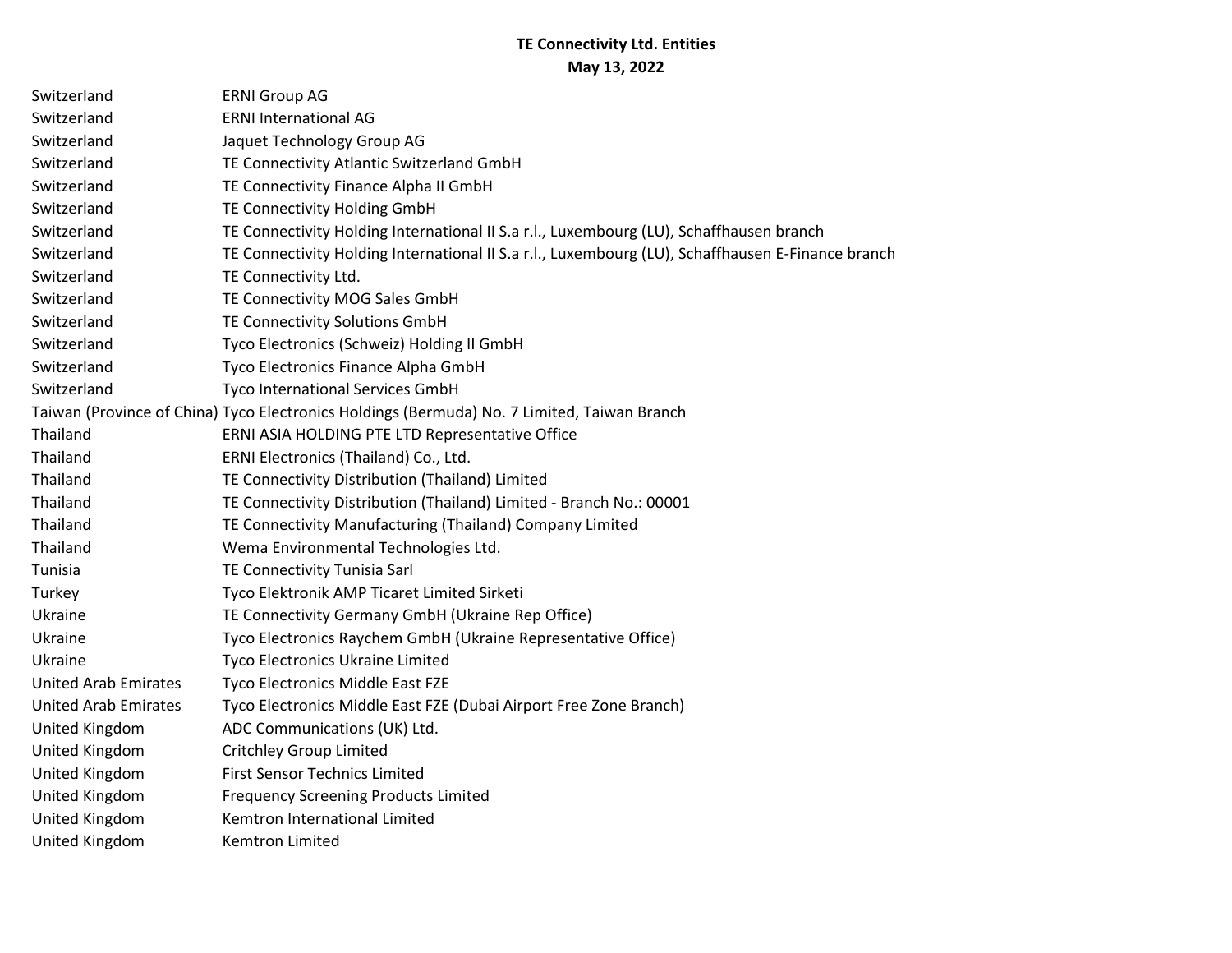United Kingdom Seacon (Europe) Limited United Kingdom TE Connectivity Limited United Kingdom Tyco Electronics Corby Limited United Kingdom Tyco Electronics Motors Ltd United Kingdom Tyco Electronics UK Holdings Ltd United Kingdom Tyco Electronics UK Ltd. United States 999 Arques Corp. United States **AdvancedCath Technologies, LLC** United States Brantner and Associates, Inc. United States Brantner Holding LLC United States Codenoll Technology Corporation United States Creganna Medical Devices, Inc. United States DRI Relays Inc. United States First Sensor, Inc. United States Foundry Medical Innovations, Inc. United States Hirschmann Car Communication, Inc. United States Howard A. Schaevitz Technologies, Inc. United States LADD Distribution LLC United States Laird Connectivity Holdings LLC United States Measurement Specialties, Inc. United States MicroGroup, Inc. United States Precision Interconnect LLC United States Precision Wire Components, LLC United States Raychem International United States **Raychem International Manufacturing LLC** United States TacPro, LLC United States TE Connectivity (US) Holding LLC United States TE Connectivity Corporation United States TE Connectivity MOG LLC United States TE Connectivity US Group Holding II Inc. United States TE Connectivity US Group Holding Inc. United States The Whitaker LLC United States Tyco Electronics Latin America Holding LLC United States Tyco Electronics RIMC Holding LLC